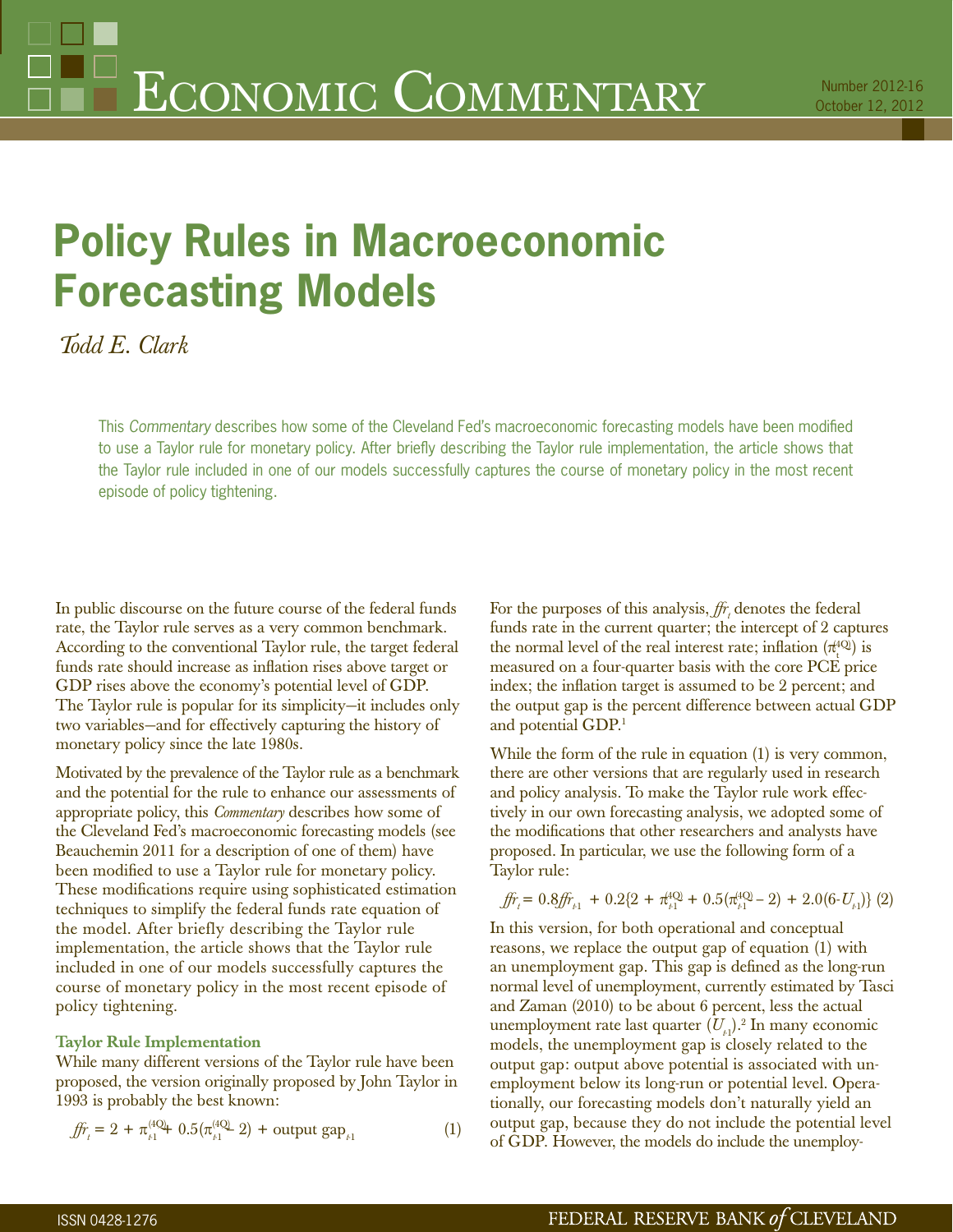ment rate. It is easier to combine the unemployment rate with an estimate of its long-run normal level to obtain an unemployment gap for the policy rule than to obtain an output gap.

Using unemployment also has some conceptual appeal. Although both unemployment and the output gap are very useful economic indicators, unemployment is more directly linked to the maximum employment component of the Federal Open Market Committee's (FOMC) dual mandate (price stability is the other component).

To ensure our forecasting models provide an effective fit of historical data on the federal funds rate and other model variables, we modify the Taylor rule to include last quarter's level of the federal funds rate on the right-hand side of equation (2).<sup>3</sup> In models such as ours, which are vector autoregressive and estimated with Bayesian methods, the past level of the federal funds rate has considerable explanatory power for the current level. While this aspect of federal funds rate behavior may reflect several different forces (see, for example, Rudebusch 2006), one common view is that the FOMC has deliberately chosen to adjust the federal funds rate gradually. A commonly cited reason is that uncertainty about the effects of policy on the economy and uncertainty about the state of the economy warrant the gradual adjustment of policy (see, for example, Bernanke 2004).

The rule of equation (2) takes a form consistent with gradual adjustment. The rule sets the federal funds rate at a weighted average of last quarter's federal funds rate (with a coefficient of  $(0.8)$  and a medium-term target (with a coefficient of  $(0.2)$ . The medium-term target (the term in brackets on the right-hand side) corresponds to the prescription of the simple Taylor rule without gradual adjustment.

Finally, our Taylor rule of equation (2) reflects particular choices for the key coefficients of the rule—the coefficients on the past quarter's federal funds rate, the deviation of inflation from trend, and the unemployment gap. To make the behavior of policy consistent across our models, we have opted to fix the coefficients at the values shown above instead of estimating them. We chose these values to be consistent with coefficients commonly used in other studies, often on the basis of Taylor rule estimates. In particular, we set the coefficient on last quarter's federal funds rate at 0.8, consistent with estimates in such studies as Rudebusch  $(2006)$ . The coefficient on the deviation of inflation relative to the target is set to 0.5, the value originally proposed in Taylor (1993), which remains a standard in other work with Taylor rules. We set the coefficient on the unemployment gap at 2.0, on the basis of recent estimates of unemployment-based Taylor rules (see Rudebush (2009) and Carlstrom and Lindner (2012)).4

# **The Rule's Fit in a Historical Episode**

As a check on the consistency of the rule with historical policy (and an illustration of the type of guidance the rule may provide over the next few years), consider the rule's prescriptions during the most recent episode of policy tightening. The episode is 2004:Q1 through 2006:Q4, when the FOMC raised the target federal funds rate from 1.0 percent to 5.25 percent.

To obtain these prescriptions, we use the model to generate a forecast of the federal funds rate over the period. The forecast is conditioned on the actual values of all of the other variables in the model, including inflation and the unemployment rate. The model, as mentioned above, is a vector autoregressive model, and the variables include GDP growth,

# **Figure 1. Federal Funds Rate: Actual and Model-Implied Forecast**



Sources: Board of Governors of the Federal Reserve System; Bureau of Labor Statistics; Federal Reserve Bank of Cleveland; Taylor (1993); author's calculations. Source: Bureau of Labor Statistics.

### **Figure 2. Core PCE Inflation and the Unemployment Rate**

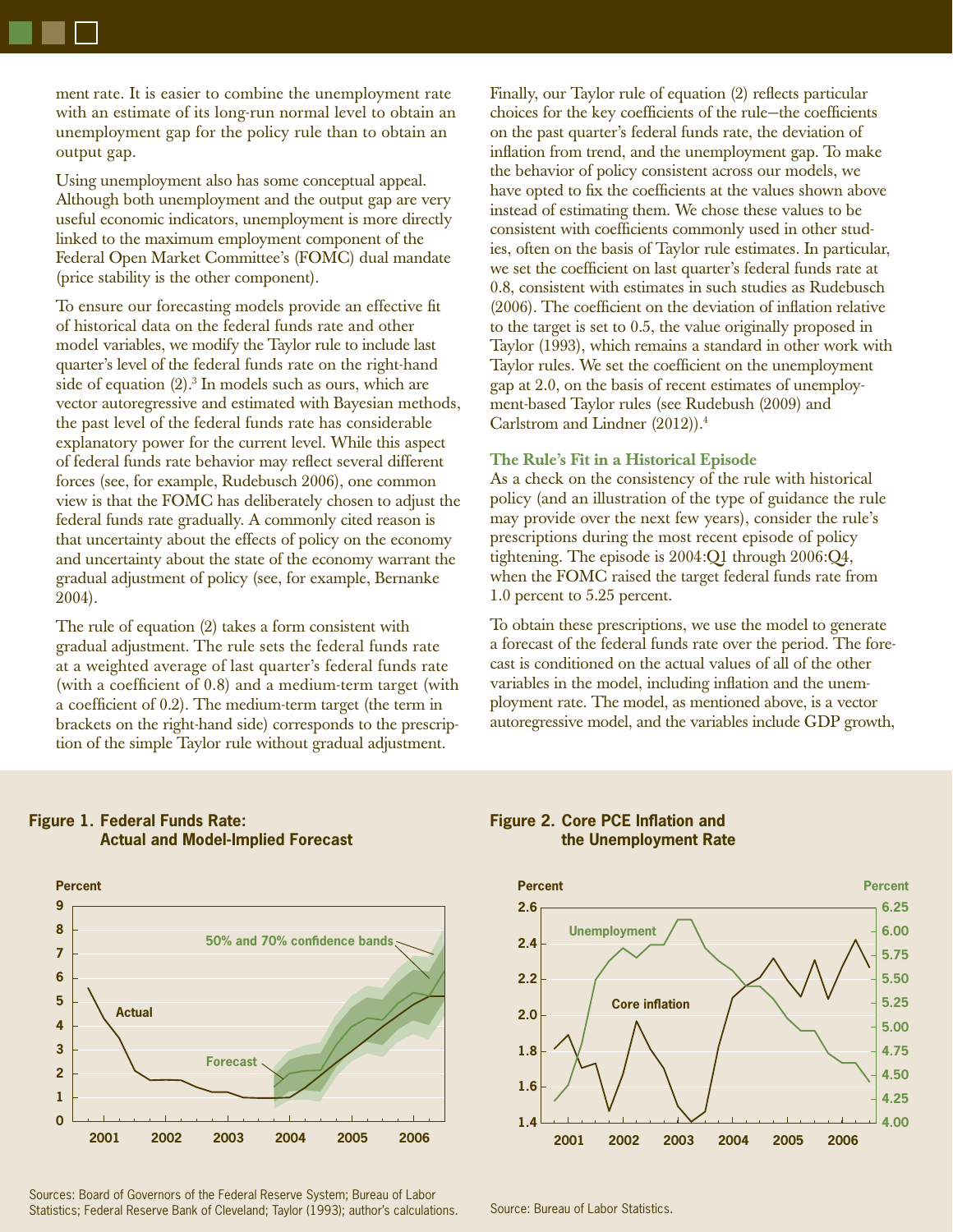the unemployment rate, core PCE inflation, headline PCE inflation, the spread between the BAA corporate bond yield and the 10-year Treasury yield, and the federal funds rate.<sup>5</sup>

The forecast corresponds to the path the federal funds rate would have most likely followed (according to the model), given the evolution of inflation, unemployment, and other model variables from 2004 through 2006.6 The estimated path takes into account the historical interaction among the federal funds rate and all the other variables of the model.7

If the rule were to perfectly describe the FOMC's policy decisions during the period, the forecasted federal funds rate would coincide exactly with the actual federal funds rate. Of course, we don't expect the rule to perfectly capture policy. Rather, we want to be sure the rule yields a funds rate forecast that is reasonably close to the actual path of the federal funds rate.

The results of the experiment confirm that the version of the Taylor rule incorporated in the forecasting model does a reasonably good job of capturing policy during the 2004– 2006 episode (figure 1).<sup>8</sup> The policy rule in the model yields a path similar to actual policy—broadly, a steady, substantial tightening of policy in response to increases in inflation and reductions in unemployment. In late 2003, with core inflation well below 2 percent and the unemployment rate down only slightly from its post-recession peak (and the economy still in a jobless recovery), policy was highly accommodative, with a federal funds rate target of  $1$  percent. As inflation picked up and unemployment declined in 2004 (figure 2), the FOMC began to gradually raise the federal funds rate. The Committee continued to steadily increase the federal funds rate in 2005 and 2006, as core inflation continued to drift up and unemployment trended down.



# **Figure 3. Federal Funds Rate Implied by Taylor Rule without Gradualism**

Sources: Board of Governors of the Federal Reserve System; Bureau of Labor Statistics; Federal Reserve Bank of Cleveland; Taylor (1993); author's calculations.

While the forecasted federal funds rate is above the actual funds rate for much of the period, the gap is small. In particular, it is well within the 50 percent confidence bands that reflect the historical uncertainty surrounding the predictions of the federal funds rate.<sup>9</sup>

In light of the prominence of a simple Taylor rule without gradualism as a benchmark for appropriate policy, it makes sense to check how using a rule without gradualism in our forecasting model would fare in capturing policy during this episode. For this purpose, we modify the Taylor rule of equation (2) to make the coefficient on the lagged federal funds rate zero (instead of  $0.8$ ) and the coefficient on the term in brackets 1.0 (instead of 0.2). We then re-estimate the model with this rule and generate a new forecast of the federal funds rate, conditioned on the course of inflation and unemployment (and other model variables) from 2004 through 2006.

As figure 3 shows, this rule without gradualism yields a poor fit of the historical path of monetary policy.<sup>10</sup> The forecasted path of policy is much higher than the actual path, with the actual path of the rate actually falling below even a 70 percent confidence interval around the model-implied path.<sup>11</sup> This finding confirms the need for including past federal funds rates in a Taylor rule (as we do in equation (2)) in models like ours.

That said, a simple Taylor rule in the form of equation (1) could be more effective as a guidepost when forecasts of future inflation and unemployment are plugged into the rule, in lieu of inflation and unemployment rates from the most recent quarter. The reason is that forecasts are inherently less variable than actual inflation and unemployment. But such a forecast-based version of the rule is difficult to use in vector autoregressive forecasting models like ours.

# **Conclusion**

Drawing on other research that has found that past monetary policy can be accurately captured with a Taylor rule, this *Commentary* describes how we have modified some of our forecasting models to implement a Taylor rule. As one example, the rule does an effective job of capturing the tightening of policy during the 2004–2006 period. Looking ahead, we expect the rule to be a useful guidepost in our forecasting and policy analysis.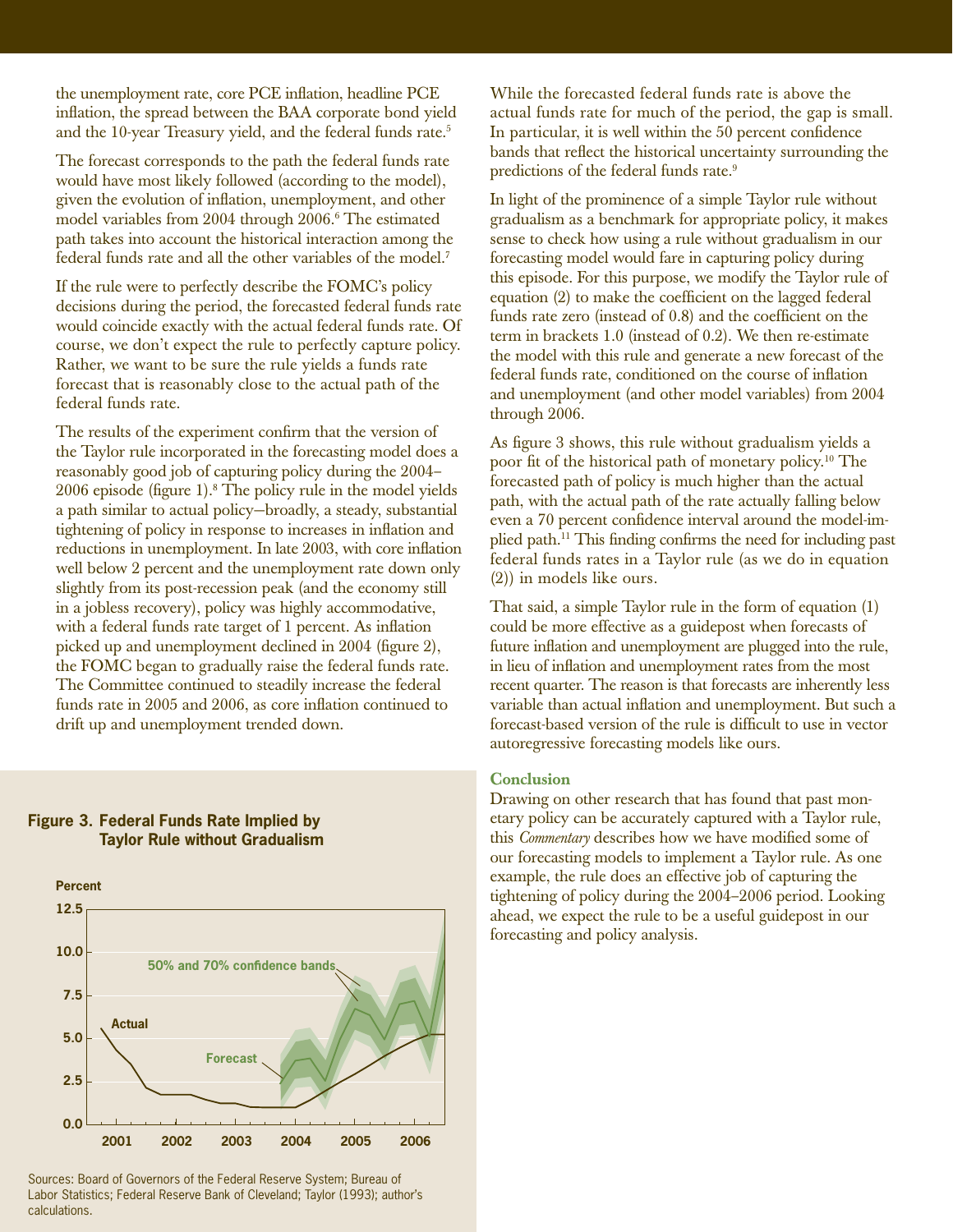

# **References**

"Shocks and the Economic Outlook," by Kenneth R. Beauchemin, 2011. Federal Reserve Bank of Cleveland, *Economic Commentary*.

"Gap versus Growth Rates in the Taylor Rule," by Charles T. Carlstrom and Timothy S. Fuerst, 2012. Federal Reserve Bank of Cleveland, *Economic Commentary*.

"Monetary Policy and the FOMC's Economic Projections," by Charles T. Carlstrom and John Lindner, 2012. Federal Reserve Bank of Cleveland, *Economic Trends*, May 17.

"Real-Time Density Forecasts from BVARs with Stochastic Volatility, by Todd E. Clark, 2011. *Journal of Business and Economic Statistics*, vol. 29, pp. 327-341.

"The Fed's Monetary Policy Response to the Current Crisis," by Glenn D. Rudebusch, 2009. Federal Reserve Bank of San Francisco, *Economic Letter*, No. 2009-17.

"Monetary Policy Inertia: Fact or Fiction?" by Glenn D. Rudebusch, 2006. *International Journal of Central Banking*, vol. 2, no. 4, pp. 85-135.

"Discretion versus Policy Rules in Practice," by John B. Taylor, 1993. Carnegie-Rochester Conference Series on Public Policy, December 1993, pp. 195-214.

"The Ins and Outs of Unemployment in the Long Run: A New Estimate for the Natural Rate? by Murat Tasci, 2010. Federal Reserve Bank of Cleveland, working paper no. 1017-R.

"Unemployment after the Recession: A New Natural Rate?" by Murat Tasci and Saeed Zaman, 2010. Federal Reserve Bank of Cleveland, *Economic Commentary*.

### **Footnotes**

1. More commonly, the Taylor rule is written in terms of infl ation and the output gap in quarter *t*. However, in forecasting models like ours, a rule with such timing is difficult to use, partly for technical reasons and partly due to the lags in data publication. To simplify presentation, the rule is presented in its model-usable timing at the outset of this analysis.

2. While the long-run unemployment rate is treated as constant to simplify exposition, there is reason to think the long-run rate will change over time. The forecasting model used in this *Commentary* treats the long-run rate as timevarying and uses a historical time series estimate from Tasci (2010) to measure it.

3. While empirical estimates of some models suggest a need for two lags of the federal funds rate, in our model, allowing a second lag does not appear important to model fit.

4. Okun's law implies that the unemployment gap coefficient should be about double what the output gap should be. Based on this rule of thumb, Taylor's (1993) original parameterization of the Taylor rule in equation (1) implies an unemployment coefficient of 1.0. Our doubling of the coefficient is consistent with Taylor's (1999) formulation of the rule and recent empirical estimates of unemploymentbased rules.

5. The model is patterned on Clark's (2011) specification of a vector autoregression with a steady state prior, which includes a normal-diffuse prior. A very tight prior on the coefficients of the model's federal funds rate equation is used to restrict the reaction function to take the form of equation (2).

6. While it would be simpler to check the prescriptions of the Taylor rule by plugging actual values of inflation and unemployment into the rule without the conditional forecasting, such an exercise would make it more difficult to assess the consistency of the rule with the entire path of policy, due to the presence of the lagged federal funds rate in the rule. The conditional forecasting exercise also offers the advantage of providing a natural way to estimate confidence paths around the model-implied path.

7. A simpler exercise would consist of just plugging inflation and unemployment into the policy rule to compute the implied federal funds rate in each period. However, such an exercise cannot fully capture the interaction between the federal funds rate and the other variables. In particular, to the extent that the actual federal funds rate deviates from the model-implied setting in a given period, that deviation would have implications for the future evolution of inflation and unemployment, with implications in turn for the modelimplied path of the federal funds rate.

8. An alternative version of the model that does not restrict the policy rule to the Taylor rule form also does a reasonable job of capturing the path of policy during the episode. It is not our intention to imply that, in vector autoregressive models, imposing a Taylor rule improves model fit. Rather, we are interested in imposing a Taylor rule for the reasons described early in this article.

9. In this exercise, the uncertainty surrounding the forecasted path of the federal funds rate is due to shocks to the federal funds rate, which reflect the imperfect ability of the policy rule to completely capture historical policy, and the estimation uncertainty surrounding the estimates of the model's coefficients. Statistical uncertainty aside, it is important to note that the analysis abstracts from data revisions. The actual setting of the federal funds rate in each quarter reflects the data available to the FOMC at that time, while this exercise uses the much-revised data that are available today.

10. The conventional Bayesian measure of model fit-the marginal likelihood—also indicates the model without gradualism fits the data much worse than our preferred Taylor rule specification.

11. Some of the volatility in the model-implied path of the federal funds rate may be spurious, an artifact of the technical difficulty of imposing so many conditions on the forecast.